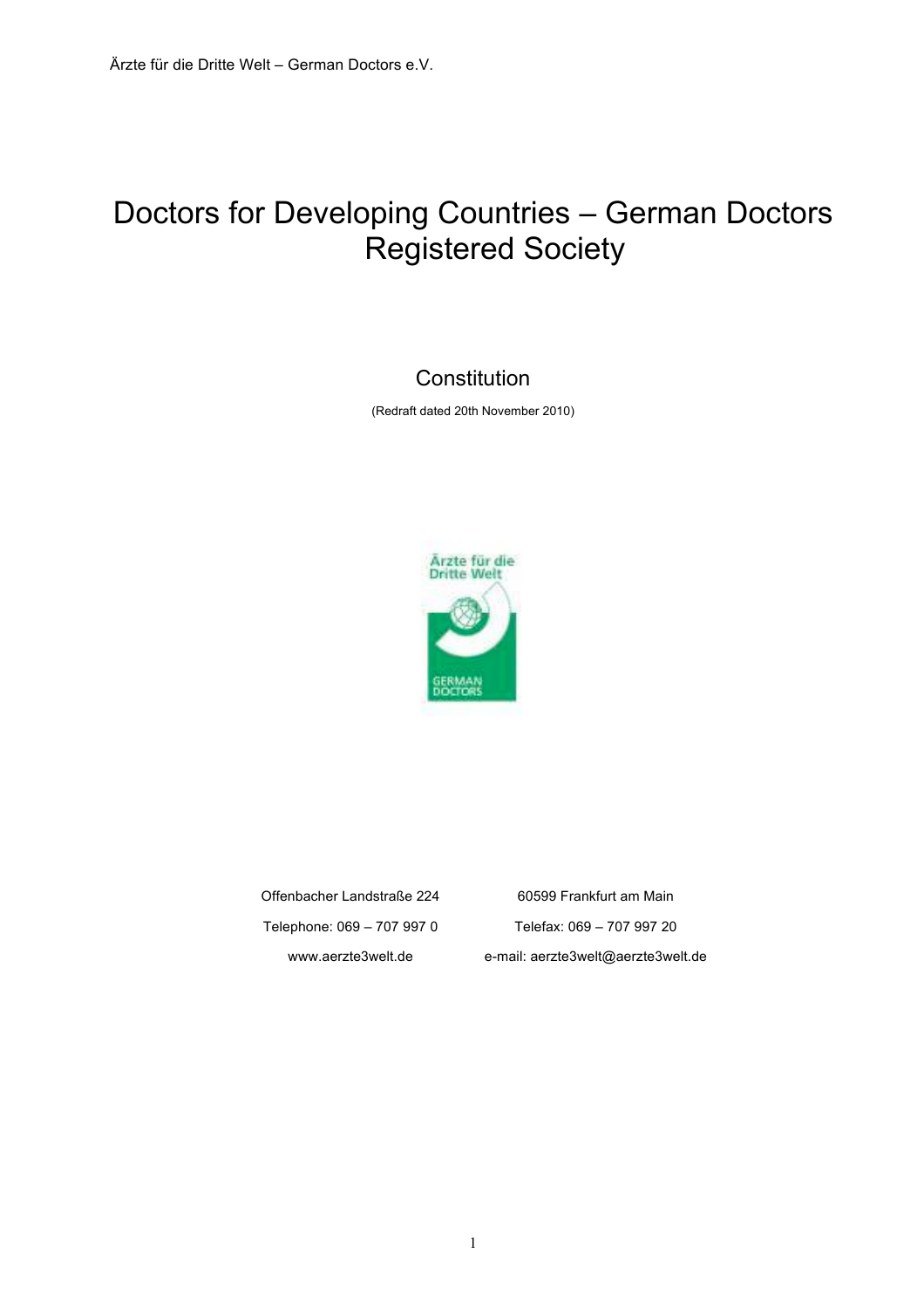#### **§ 1 Name, headquarters and financial year**

(1) The society bears the name "Doctors for the Developing World/German Doctors" and has its headquarters in Frankfurt am Main. It is registered in the society register at the municipal court of Frankfurt am Main, nr. 8269.

(2) The society's financial year is the calendar year.

#### **§ 2 Purpose of the society**

(1) The society pursues exclusively and directly non-profit making and benevolent purposes as defined in the paragraph "Tax-privileged purposes" in the Tax Code. The purposes of the society are the promotion of public health service, the promotion of welfare work and the promotion of benevolent purposes in accordance with § 53 of the Tax Code in depressed areas of the developing world.

The constitutional purposes are particularly realised by:

- the organisation, procurement and care for medical, social and humanitarian aid for sick and needy persons as well as
- the planning, provision and care for medical aid projects

in depressed areas and medically undersupplied parts of the developing world.

To this end, the society sends or procures doctors and assistants for the projects and supplies the necessary conditions and medicaments for the free medical, social and humanitarian provision of the poor and sick. To prepare the doctors for their deployment on to the projects the society trains the doctors in all relevant aspects. It ensures the willingness of its supporters and donors for sustained promotion of its work by measures to shape their political ideas concerning the poverty and needs of people in the developing world and contributes to networks cooperating in development work. Beyond this, it works together with other societies, institutions and associations, in so far as they share the same or similar objectives. In so doing, the society's independence is to be preserved. With all its measures, it is a matter of concern to the society that the protection of children and others in need of protection is safeguarded from all types of abuse.

(2) The society works selflessly; it does not, in the first place, pursue profit-making purposes.

(3) The society's resources may only be used for purposes in accordance with the articles. Its members receive no monies from the society's funds.

(4) In the annual accounts, reserves may be formed in tax allowable amounts.

(5) No person may benefit from expenditure on any purpose which is alien to that of the corporation or from any disproportionally high remuneration.

(6) Persons working for the constitutional purposes of the society must account to the society on their activities and the use made of funds they have been provided with for this purpose.

#### **§ 3 Origin of membership**

(1) Anyone can become a member of the society if they apply in writing to the society's board of directors for admission.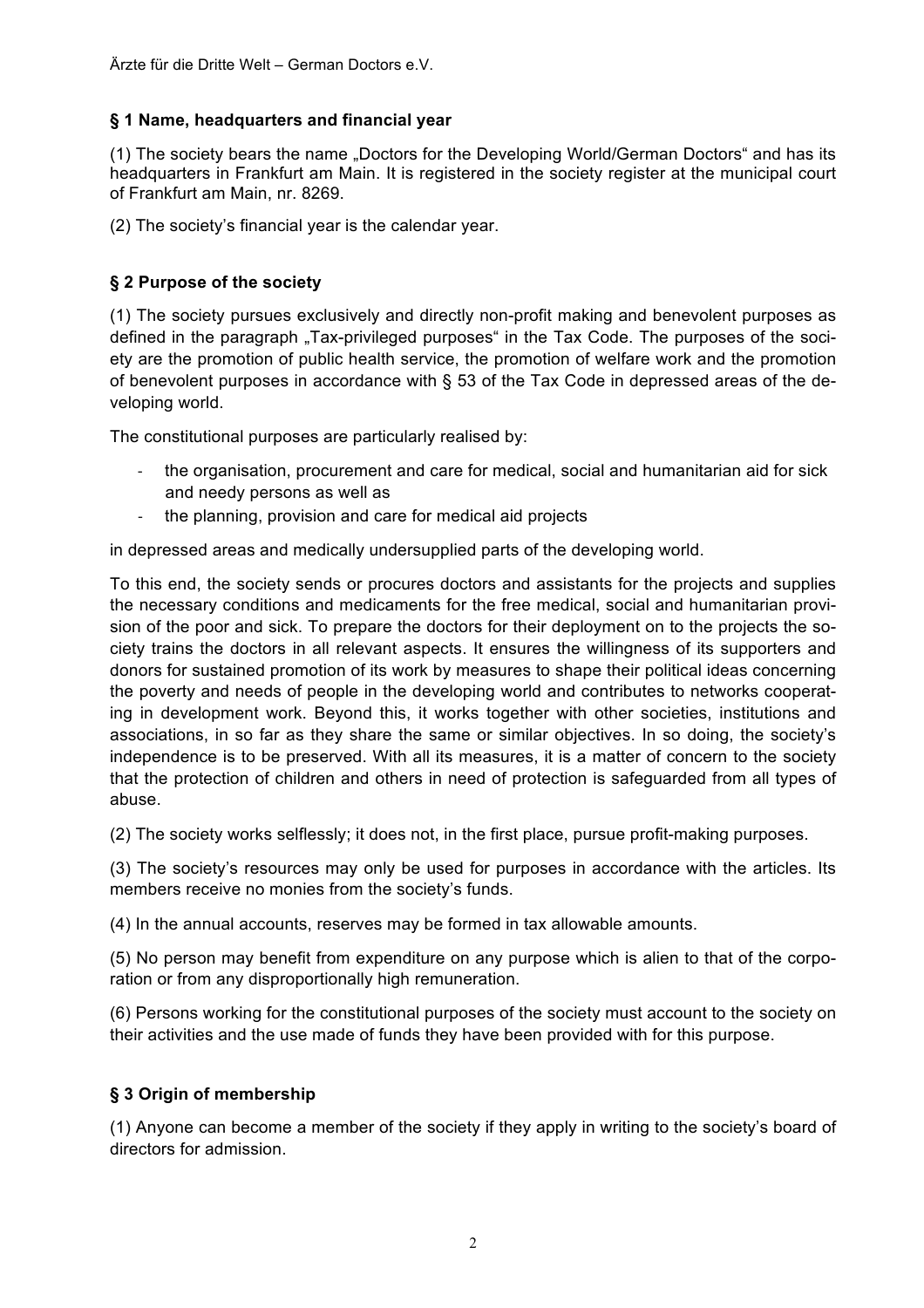(2) A meeting of members will decide on the admission, though only after a positive comment from the presiding committee.

### **§ 4 Termination of membership**

(1) Membership shall be terminated

- a) by voluntary withdrawal
- b) by exclusion
- c) by death.

(2) Voluntary withdrawal takes place by written declaration to the board of directors. It will become effective on receipt of the notice of withdrawal by the board of directors.

(3) The exclusion of a member by the presiding committee can take place if identification with the aims of the society has ceased. The exclusion must be accounted for to the member in writing. The member has the right to appeal against the decision to a meeting of members within thirty days. The meeting of members shall then make the final decision on the exclusion.

(4) A member can be excluded if three consecutive members' meetings are missed without excuse.

#### **§ 5 Organs**

The society's organs are:

- a) the members' meeting
- b) the presiding committee
- c) the board of directors.

#### **§ 6 Members' meeting**

(1) The members' meeting will take place at least once a year. It should be convened by the board of directors in writing with a simultaneous announcement of the agenda in agreement with the presiding committee with a time-limit of four weeks.

(2) At least two weeks before the members' meeting the board of directors will send the following documents to the members:

- Report by the presiding committee
- Report on work by the board of directors
- Annual accounts and annual report
- Other draft proposals according to the agenda.

(3) Up until two weeks at the latest before the day of the members' meeting each voting member can apply in writing to the board of directors that further considerations be placed on the agenda.

(4) The members' meeting is quorate if at least half of the membership is present. If a quorum is not available, then a new members' meeting must be convened immediately with the same agenda, which regardless of the number of attendees shall be deemed quorate. The procedure in the second sentence is only permissible if the invitation also referred to this second meeting and drew attention to the reduced requirements for a quorum.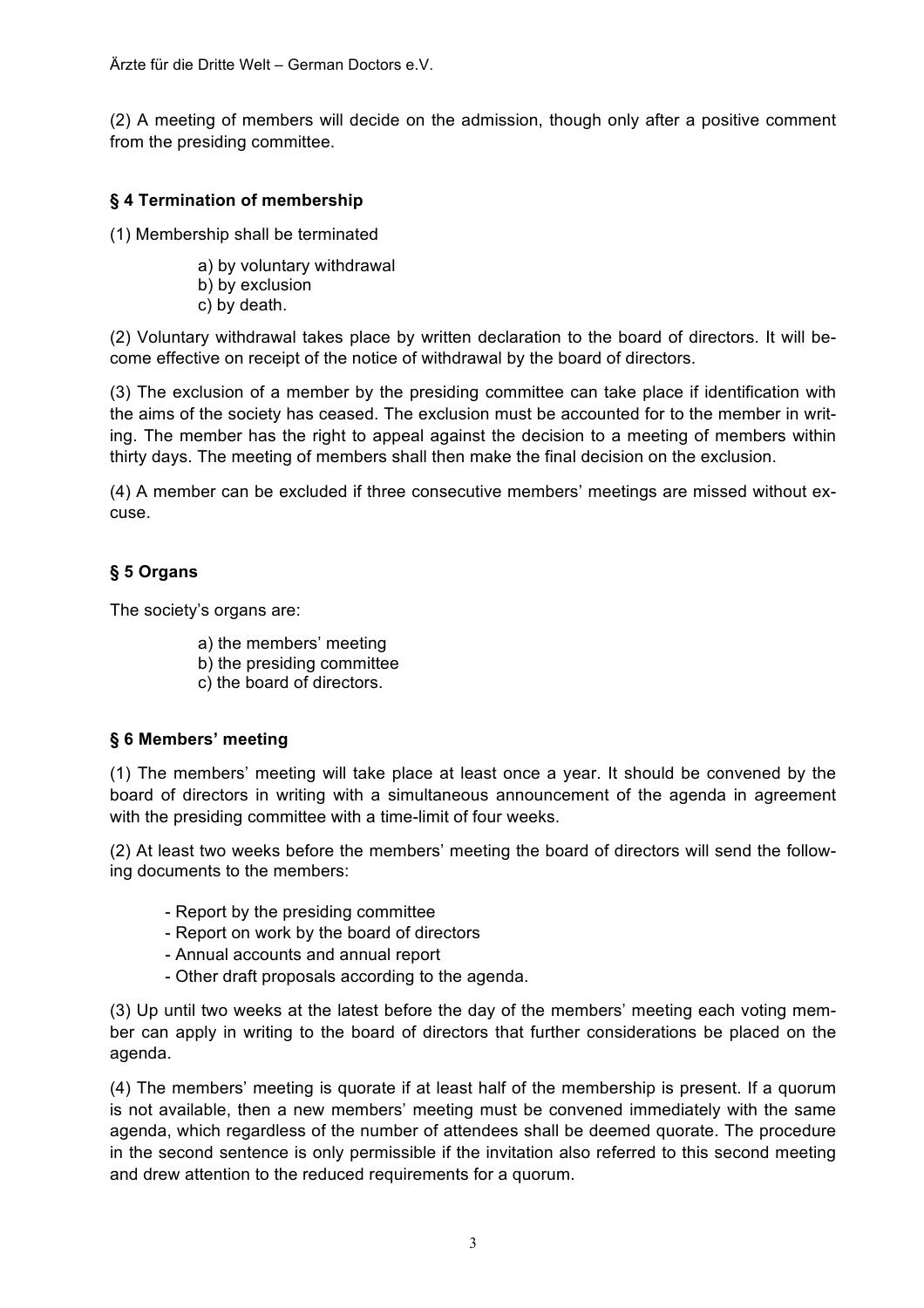(5) An extraordinary members' meeting must be convened by the board of directors if a member of either the presiding committee or the board of directors or one third of the society's members demands it. The agenda is to be announced along with the written invitation.

(6) The members' meeting will make its resolutions, in so far as nothing in the constitution determines otherwise, by a simple majority of members present.

(7) However, for an alteration to the constitution or for the new admission of a society member a voting majority of 2/3 of members present is required and for the dissolution of the society a voting majority of 3/4 of all members is required.

(8) For an alteration to the purpose of the society the agreement of 3/4 of all members is required. The agreement of members not present at the members' meeting must be presented in writing.

(9) If the board of directors, in consultation with the presiding committee, so requires it resolutions can also be passed in writing, as long as one quarter of the members does not demand an oral discussion. The written procedure is not permissible for alterations to the purpose of the society.

(10) The members' meeting will be presided over by the chairman and if his attendance is prevented by the vice-chairman.

(11) The members' meeting is the society's highest organ. It is particularly competent for:

- establishing guidelines for the work of the society
- the adoption of the annual accounts and annual report
- the approval of actions by the presiding committee and the board of directors
- the election of the members of the presiding committee
- the new admission of a society member
- the exclusion of a society member in the cases of  $\S$  4 para. 3 S. 3 and 4
- the auditor's appointment
- alterations to the constitution and purpose
- the dissolution of the society.

(12) The members of the presiding committee belong to the members' meeting in an advisory capacity. Membership rights remain unaffected by this.

(13) A record of the resolutions of the members' meeting is to be drawn up and is to be signed by the respective secretary and chairman.

#### **§ 7 Presiding committee**

(1) The presiding committee consists of the chairman, the vice-chairman and three committee members. The members should belong to as many different professions as is possible and preside over a balanced professional competence. In the presiding committee the medical field should be represented by at least three members and the financial sector by one member. Members of the presiding committee do not have to be members of the society.

(2) The chairman, the vice-chairman and the committee members will be elected by the members' meeting by a simple majority of the members present for a period of three years. Reelection is possible. Only persons not yet seventy five years of age at the time of the vote should be elected to the presiding committee. If a member of the presiding committee leaves during the period of office then a by-election for the remainder of the period of office will take place at the latest at the next regular members' meeting.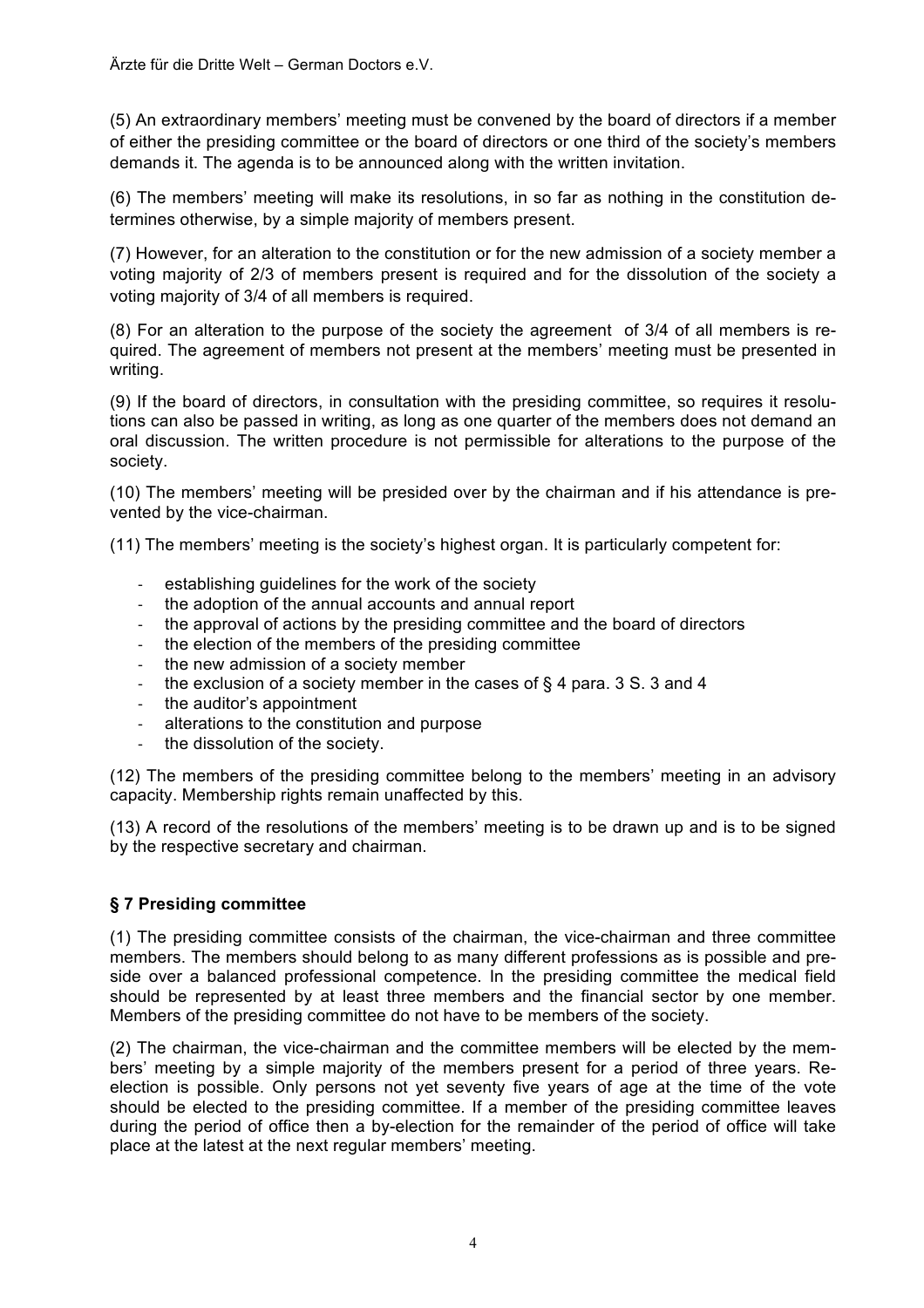(3) The members of the presiding committee can resign their office with a written declaration to the chairman subject to one month's notice.

(4) The members of the presiding committee perform their official duties without remuneration. Necessary expenditure in the context of their work will be reimbursed on presentation of receipts. The members' liability to the society and to the members is limited to damage caused intentionally or by gross negligence. A demand is possible only within a cut-off period of six months, which with the knowledge of the society or the member begins with the date of the damage. The time period will be kept by the filing of a complaint or a written claim.

(5) The presiding committee advises and monitors the board of directors in business management. In particular it can:

- a) demand a written report from the board of directors at any time and can inspect and check the society's books itself or by an individual member appointed by it. To this end, the presiding committee may also use a chartered accountant, tax consultant or a lawyer;
- b) require information directly from the society's co-workers, in agreement with the board of directors. However, beyond that, the presiding committee has no authority to give instructions to the co-workers;
- c) demand information from the board of directors at any time with regard to its actions or non-actions and after hearing the board of directors give it instructions with respect to type, content and scope of one or several actions.

(6) The chairman is authorized, in the name of the presiding committee, to provide necessary explanations for the implementation of resolutions or to receive explanations sent to the presiding committee. If in urgent cases, a timely resolution from the presiding committee is not possible then the chairman, or if he is prevented, the vice-chairman can give assent to an action in the place of the presiding committee. The chairman or vice-chairman must then inform the other presiding committee members immediately.

(7) In spite of possible meetings of committees, which the presiding committee has formed from its number to take over certain, and firstly clearly defined subtasks, meetings of the presiding committee will take place at least four times per financial year. Of these, at least two meetings must take place in the personal presence of the committee members. The details on the formation and internal ordering of committees including their competences will be governed by the rules of procedure for the presiding committee.

(8) The presiding committee has particularly the following tasks and powers:

- 1. The presiding committee is responsible for the implementation of the resolutions arising from members' meetings, in particular, within the context of the guidelines prescribed by the members' meeting, it will decide on the society's strategies and the principles of the projects' furtherance.
- 2. The presiding committee has to consider its earlier assent to all actions of the board of directors, referring to the questions of principle on business policy as well as essential business and actions taken by the board of directors. Among these in particular are:
	- a. commencement of new work and the task of previously performed work including decisions concerning the expansion or termination of work in certain countries;
	- b. basic alterations to the organisation of the society;
	- c. conclusion of continuing obligations, including employment and service contracts, where the period of notice is more than six months or where the annual remuneration amounts to more than  $\epsilon$  40,000;
	- d. actions which are not in harmony with the planning or strategy adopted by an organ of the society;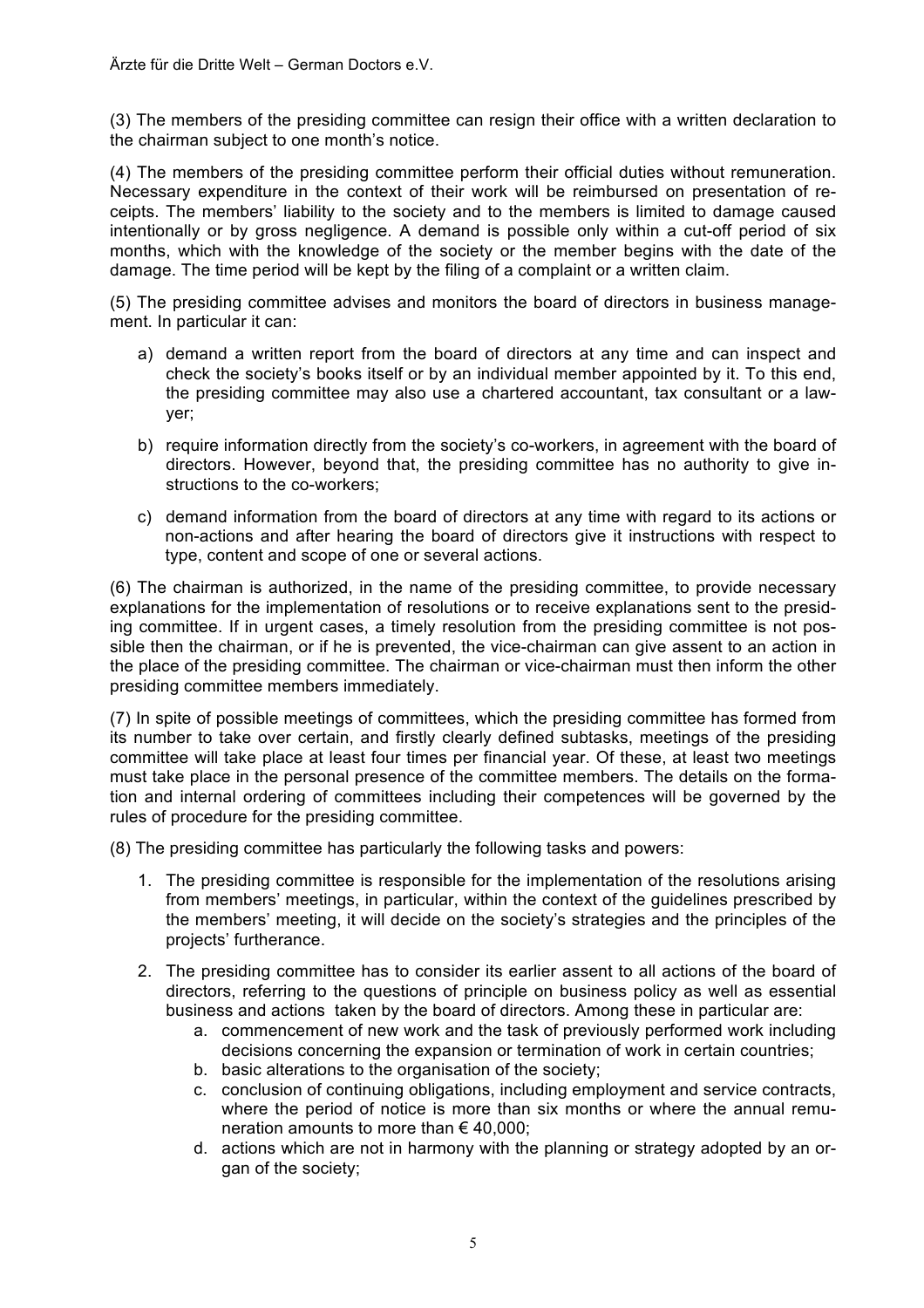- e. institution or aversion of legal disputes or official proceedings of considerable significance:
- f. issuing of advisory tasks outside the current business dealings;
- g. decisions on individual investments or other management actions over EUR 50,000,--, in so far as they are not already contained in the economic plan. This does not apply in the case of state or alternatively co-financed projects of humanitarian aid and development collaboration drawn on funds provided by a third party;
- h. purchase, sale and encumbrances on real assets;
- i. other business and actions which the organs have declared in need of approval.
- 3. The presiding committee decides on the appointment and dismissal of the members of the board of directors and arranges their terms of service.
- 4. The presiding committee approves the economic plan drawn up by the board of directors.
- 5. The presiding committee approves the annual accounts and annual report to be presented to the members' meeting.

(9) The presiding committee can institute a board of trustees and appoint its members. The board of trustees is to support and advise the presiding committee in the fulfilment of their tasks. If possible, it should bring in further competences to further the fulfilment of the society's purpose. The presiding committee can stipulate in finer detail the tasks of the board of trustees and give it rules of procedure.

(10) The presiding committee will sort out its rules of procedure, which will regulate the organisation and decision-making of the presiding committee. The members of the board of directors will take part in the presiding committee's and its committees' meetings in an advisory capacity without the right to vote, in so far as the presiding committee does not decide otherwise.

#### **§ 8 Board of directors**

(1) The society's board of directors consists of the secretary general and at least one other and a maximum of two other persons. The members of the board of directors are employed on a full-time basis for the society.

(2) The board of directors manages the society's transactions and represents the society in and out of court. It is a board of directors as defined in § 26 of the Civil Code. Each member of the board of directors is individually authorized to represent, but the other members of the board of directors should only make use of their power of representation in the case of the secretary general if his attendance is prevented.

(3) The board of directors is competent for all the affairs of the society, in so far as the constitution does not assign them to another organ of the society.

(4) In its business management the board of directors must exercise the care of a prudent and conscientious manager. It is not liable to the society and its members in cases of simple negligence. A demand is only possible within a cut-off period of 12 months, which with the knowledge of the society or the member begins from the date of the damage. The time period will be kept by the filing of a complaint or a written claim.

(5) In certain business sectors, the board of directors can authorize representatives for the legal representation of the society. The issue of a legal power of agency, whose scope is comparable with the scope of a full power of attorney or commercial power of attorney in accordance with the Commercial Code, requires the assent of the presiding committee.